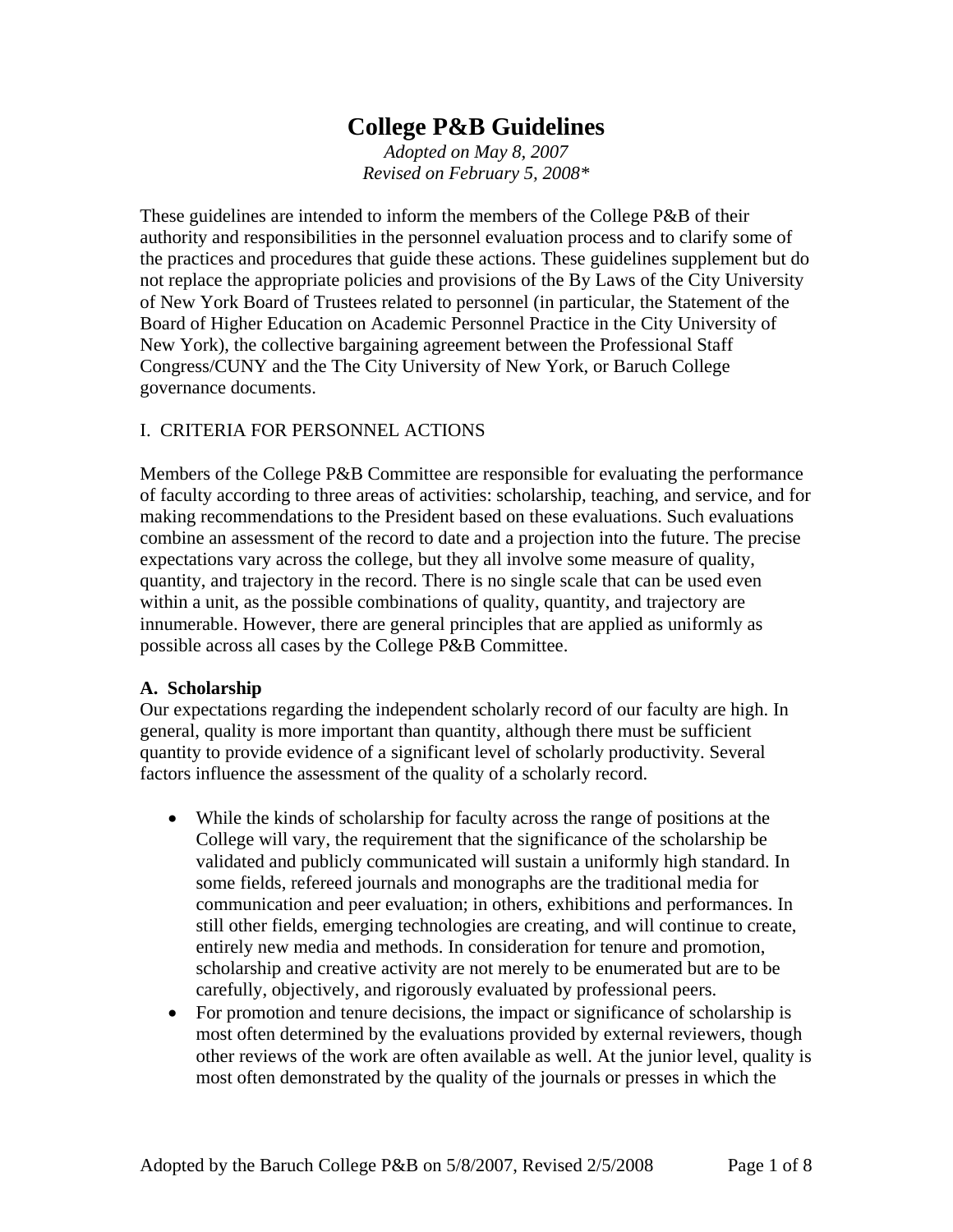individual publishes or the quality of the exhibit or performance venue. At more senior levels, quality is often measured by the impact of scholarship.

- Requests for external reviews for candidates being considered for tenure will ask the potential reviewers to consider the body of work under review in terms of the individual's bid for tenure and possible candidacy for promotion to Associate or Full Professor, depending on the circumstances, within two years.
- Outside funding of research from prestigious foundations and institutes (in those disciplines where it is available) can be viewed as a significant part of the scholarly record, depending on the relative size of the grant and the significance of the questions posed.
- The composition of the portfolio of published works also matters. In many fields a collection of good but unconnected articles may not produce the same sense of impact that a set of articles advancing a coherent line of scholarship would. In other fields, such as those with specialties in literature (both English and foreign), versatility in scholarship may be more highly valued. It is also not unprecedented for faculty to shift scholarly areas of focus, even at the junior level. The personal statement provided by the candidate is a very important guide to the significance of each scholarly piece and their connection to each other.
- Another issue is the connection of published work to the dissertation. Highly regarded articles from the dissertation do count, but not as much as highly regarded articles reflecting scholarship beyond the dissertation. For those disciplines where a book is considered standard for tenure, a book based on the dissertation that shows significant extensions and revisions is regarded more highly than one that does not.
- In the creative and performing arts, tenure portfolios will reflect the faculty member's creative work – including exhibitions, performances, and reviews thereof. As with all faculty members, the significance of the work and career trajectory are of paramount importance.
- The scholarly record should provide clear evidence of independent thinking and research/performance. Thus, although many junior scholars continue to do some collaborative work with a former doctoral or post-doc advisor, it is important to establish a record of growing independence from former advisors. This is not to discourage a successful partnership with a former advisor that continues to yield high quality publications.
- Invitations to talk at other universities and prestigious events add to the scholarly record but generally play a relatively minor role independent of other measures of the scholarly record.
- We do encourage collaborative work; thus, coauthored articles and creative works are given important weight by the P&B Committee. It is, however, necessary to identify the contributions of the candidate to these articles and works. A significant portion of the overall research record should include articles and works to which the candidate has made the primary contributions.
- Some faculty join the college with prior experience at other institutions. While there is an expectation of continued scholarly productivity at Baruch, the individual's entire body of work is considered by external reviewers and by the College P&B.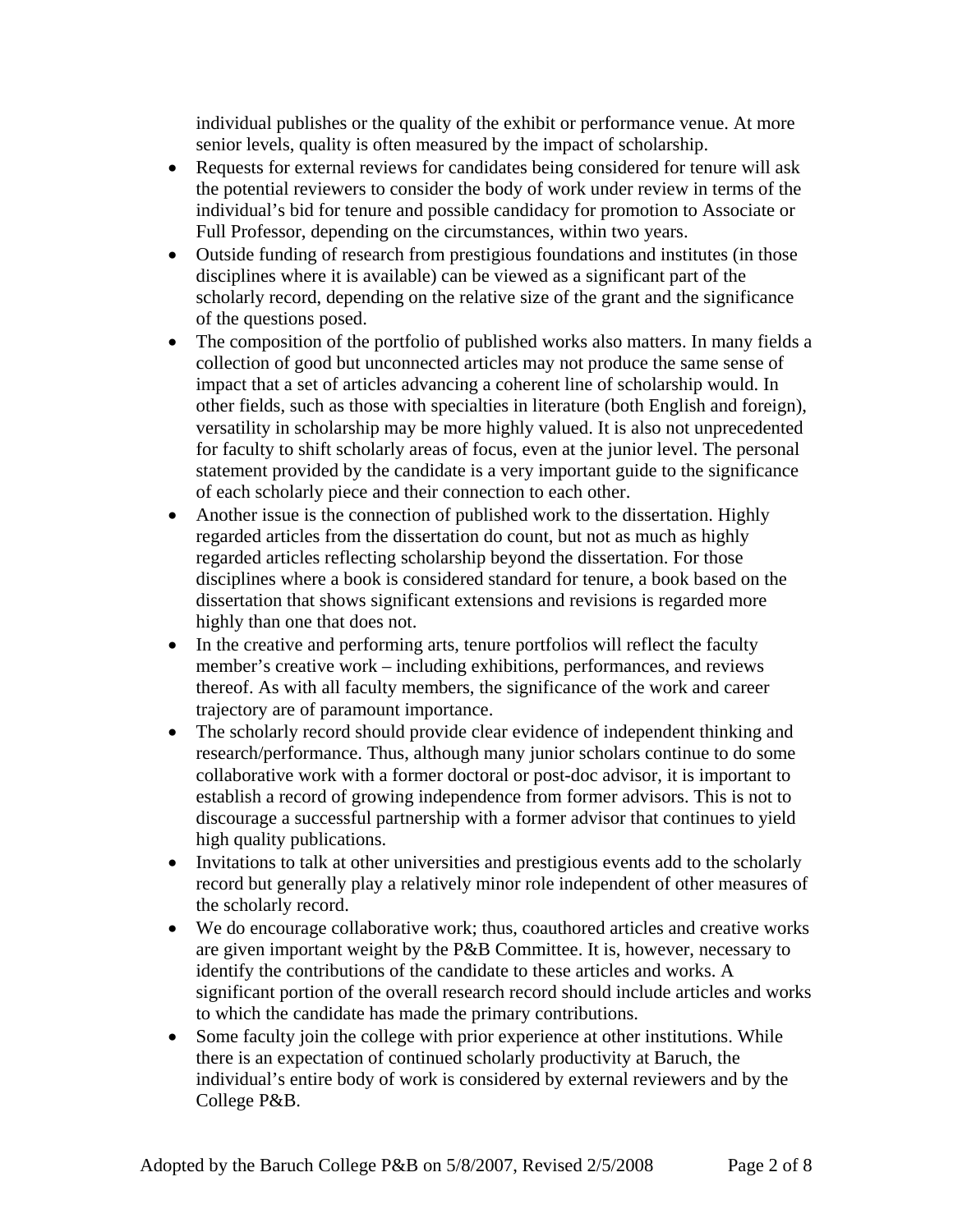• Honors and awards represent recognition of stature in the field when they recognize active engagement in research or creative activities at regional, national or international levels.

Given that the decisions regarding tenure and promotion are very much about future expectations, the trajectory of scholarly productivity is carefully considered. The acceptance/publication of articles or the exhibition of work or performance just before tenure is carefully scrutinized in order to determine the extent to which it reflects a genuine timely outcome of a growing scholarly record as opposed to a belated effort to increase its quantity. Documentation is required to support scholarly activity. In the case of a scholarly book which is not yet in print, a signed letter from a publisher indicating that the book is in press would normally suffice. In the case of an article in a refereed journal, either an offprint of the article or an acceptance letter from the journal would be needed.

## **B. Teaching**

A good teaching record is a necessary part of a successful tenure and promotion case. Tenure will not be granted at Baruch without evidence of good teaching. An exceptional teaching record can compensate for a more limited scholarly record, but it cannot substitute for an unacceptable scholarly record. Teaching is viewed broadly, including curriculum planning, course design, student reactions and success, and mentoring. Evidence of success in these areas will be judged using the following materials.

- Student evaluations. Candidates are expected to have course evaluations for all of the courses taught at the college. While there are no minimum acceptable scores, candidates are expected to have scores on most measures that are near or above the departmental averages, or show steady improvement toward those levels. Consideration may be given to the nature of the course (required versus elective, graduate versus undergraduate, number of students, etc.). As with research, the trajectory of evaluation marks is an important consideration.
- Workshops. Some faculty members in the Newman Library do not teach standard, credit-bearing courses, but teach workshops or give course-related lectures for other departments. Evidence regarding their performance should be assessed in a systematic way for consideration in the P&B process.
- Peer reviews. The PSC-CUNY labor contract requires that at least once during each academic semester, non-tenured faculty members be observed for a full classroom period. Though not required by the labor contract, peer reviews should also be conducted for Associate Professors for consideration in promotion decisions. These reviews are an important part of the candidate's record. Ideally the reviewer will be provided with a full portfolio of the course being reviewed, including a statement of course objectives and learning goals, before visiting a class. It is best if the file includes peer reviews from several different faculty colleagues. Constructive criticism is expected in most peer reviews.
- Mentoring record. A very important part of our teaching responsibilities takes place outside of any specific course. The advising of students, both undergraduate and graduate, is a significant contribution to the teaching mission of the College.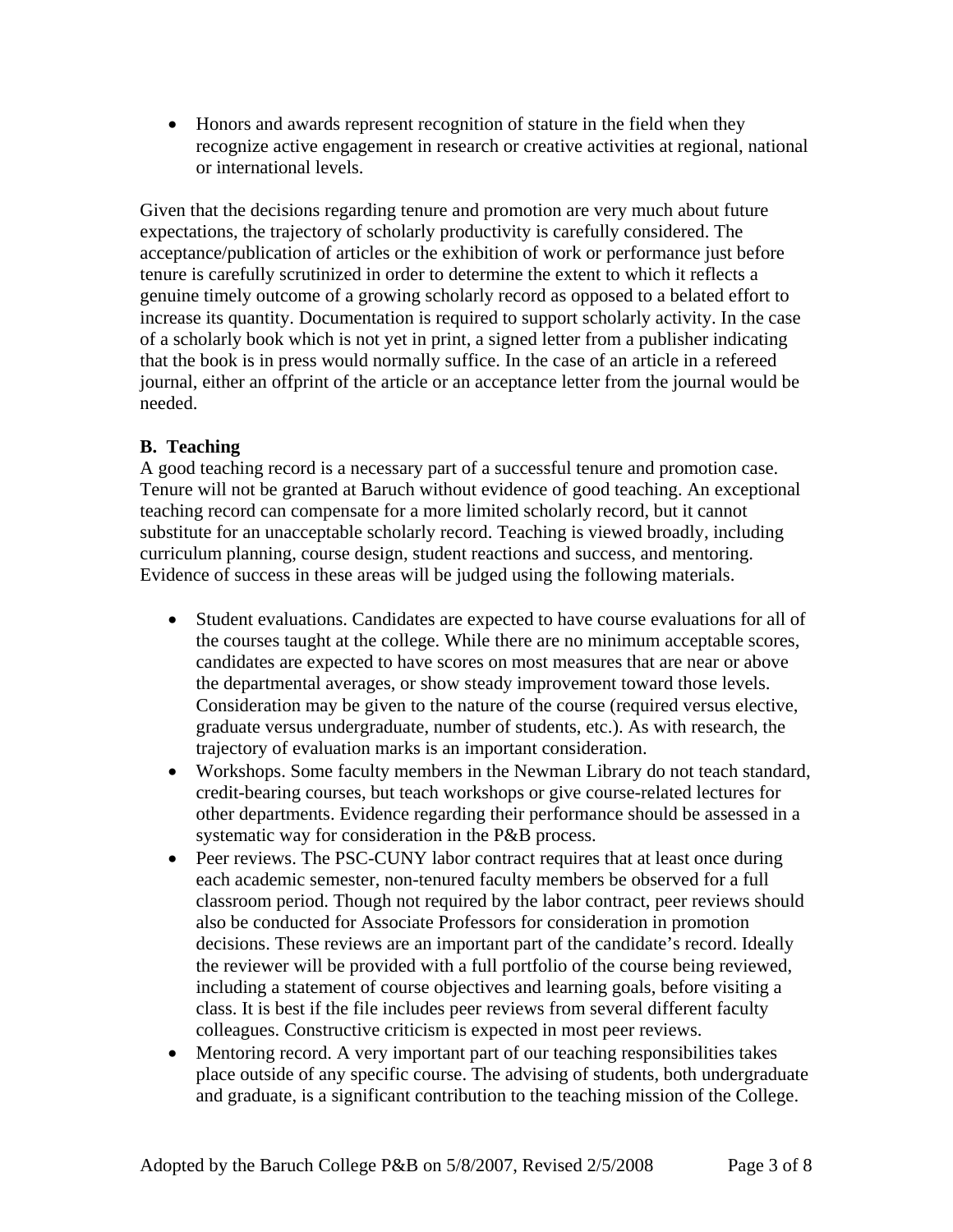• Personal statement. The personal statement provides a great opportunity to explain the teaching record and the steps taken to improve the quality of teaching in response to feedback.

As with scholarship, there is a fundamental interest in the trajectory of teaching quality. Most faculty show marked improvement during their first years as they gain experience and feedback.

#### **C: Service**

Communities thrive when all members contribute to the common good. Thus we expect that candidates for tenure and promotion will have been involved in the life of their department, their school, the College, and their national associations. The College has also made engagement with the broader public one of our institutional goals. It is desirable to show evidence of contributions to or engagement with this broader community (in some cases this may be a part of the job expectations). Though this is usually less important to the evaluation than is the quality of service to the department, school and College, significant community service, such as participation as an officer of a substantial community organization, may be higher weighted in some disciplines.

Faculty typically view service at the College as serving on committees or leading a program or unit. While these are important, the College wishes to encourage and support faculty engagement with students that extends beyond the classroom. Candidates for tenure and/or promotion should provide evidence of such activities, to the extent possible.

Effective participation in disciplinary or interdisciplinary organizations' activities should be evaluated in the context of their involvement of state-of-the-art knowledge and impact on peers and others. For example, this participation might include serving as editor of journals or other learned publications, serving on an editorial board, chairing a program committee, or providing scholarly leadership as an officer of a major professional organization.

## **D. Role of the Department Chair**

A critical part of the evaluation of faculty is the report from the department chair.<sup>[1](#page-3-0)</sup> That report should thoroughly treat each of the areas of evaluation described above in an evaluative manner. In particular, the chair is in a unique position to be able to provide assessments of the quality of the journals and presses, the teaching evaluation trajectory, and the quality of the service provided.

## **E. Overall Expectation**

 $\overline{a}$ 

The College seeks to appoint, tenure, and promote individuals who will be intellectually independent and capable of fulfilling leadership roles in their fields and in the College. It

<span id="page-3-0"></span> $<sup>1</sup>$  In the case of a school that functions as a department of the whole, the school is considered an academic</sup> unit equivalent to a department, and its elected coordinator for faculty advisement shall be considered the equivalent of a departmental chair as defined in CUNY Bylaws.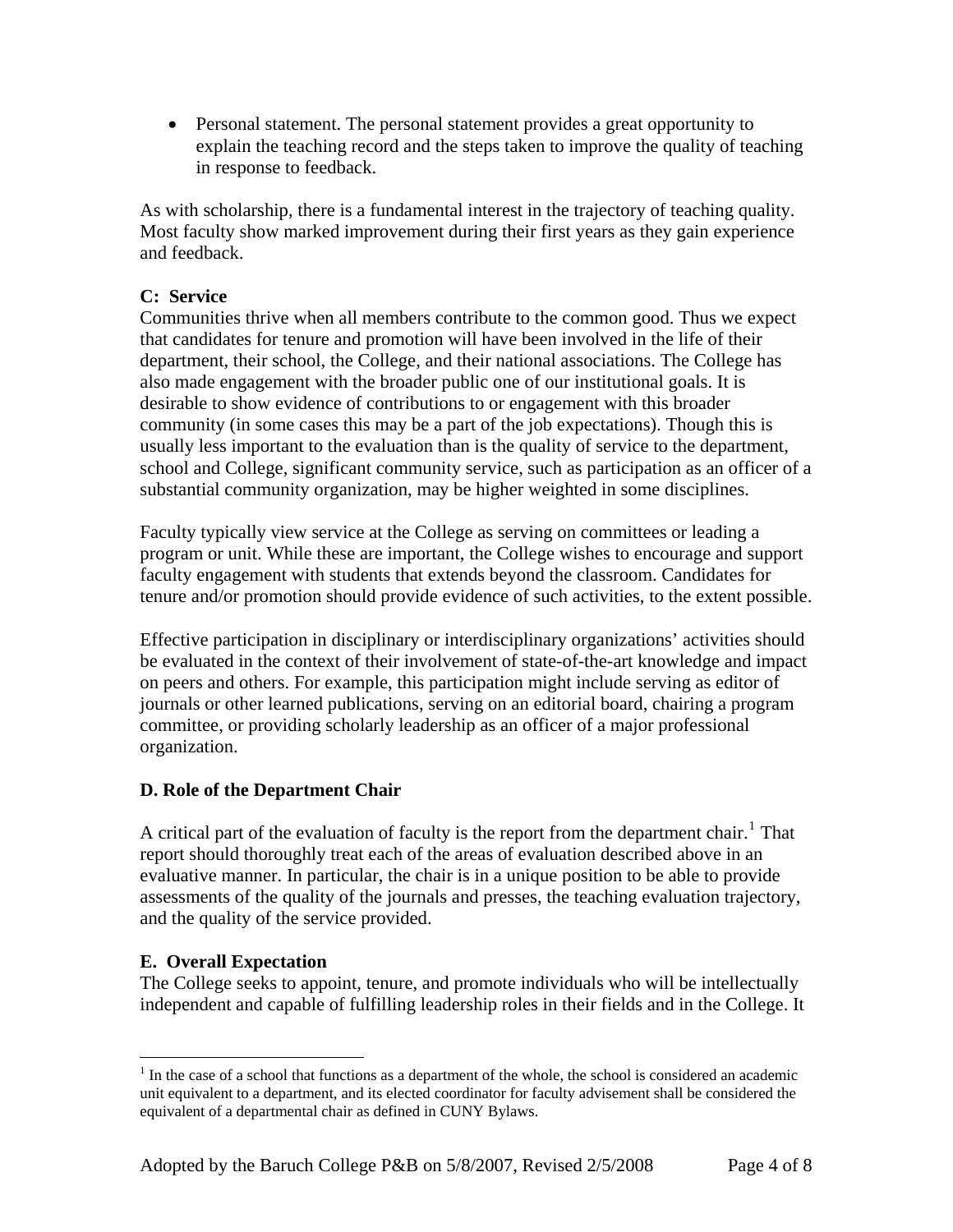is important to stress, however, that individuals are ultimately responsible for their own professional success.

Those faculty whose initial full time appointment in the title of Professor, Associate Professor, or Assistant Professor was effective prior to September 1, 2006, have a fiveyear tenure probationary period. Those first appointed on or after September 1, 2006, are governed by a seven-year tenure probationary period<sup>[2](#page-4-0)</sup>. Regardless of the length of this probationary period, the same standards will be applied in making recommendations regarding tenure. Clearly the longer period will result in a record with more concrete evidence on which to make an assessment, but this does not lessen the importance of future projections based on the candidate's trajectory.<sup>[3](#page-4-1)</sup>

## II. PROCEDURES

## A. Documentation.

To provide an objective and informed judgment, P&B committees require documented evidence, primarily in writing, but sometimes accompanied by materials related to the discipline, such as photographs, slides, or musical scores. There must be primary review materials and accurate evaluations. It is also essential that all materials were obtained and presented with strict regard for objectivity, credibility, and fairness, that no appropriate materials were omitted, and that no inappropriate materials are included.

The files required for personnel evaluation are made available through the Office of the Provost to members of the P&B Committee. These files are maintained in a secure location and during their residence in that location are available only for members of the Committee. The Personal Files are maintained in three-ring binders to help ensure that materials are not misplaced. This file is to contain the following items:

- Current c.v. in the approved format
- Personal Statement of the candidate
- All annual evaluations prepared by the department chair in accordance with the collective bargaining agreement
- Peer teaching observation reports
- Documents related to teaching, including student evaluations
- Documents related to research and scholarship: publications, galley proofs, manuscripts in presentation, correspondence with editors, etc.
- Reports on scholarship incentive awards, if any
- Materials related to grant and contract activity, where appropriate
- Workload reports

1

• Current department personnel policies, when available

<span id="page-4-0"></span> $2^2$  Those appointed on September 1, 2006, are given a one-time irrevocable option of choosing either the five-year or the seven-year probationary period.

<span id="page-4-1"></span> $3$  Requests for external reviews will identify the length of the probationary period, the normal 21-hour teaching load, and the amount of contractual release time provided through the collective bargaining agreement.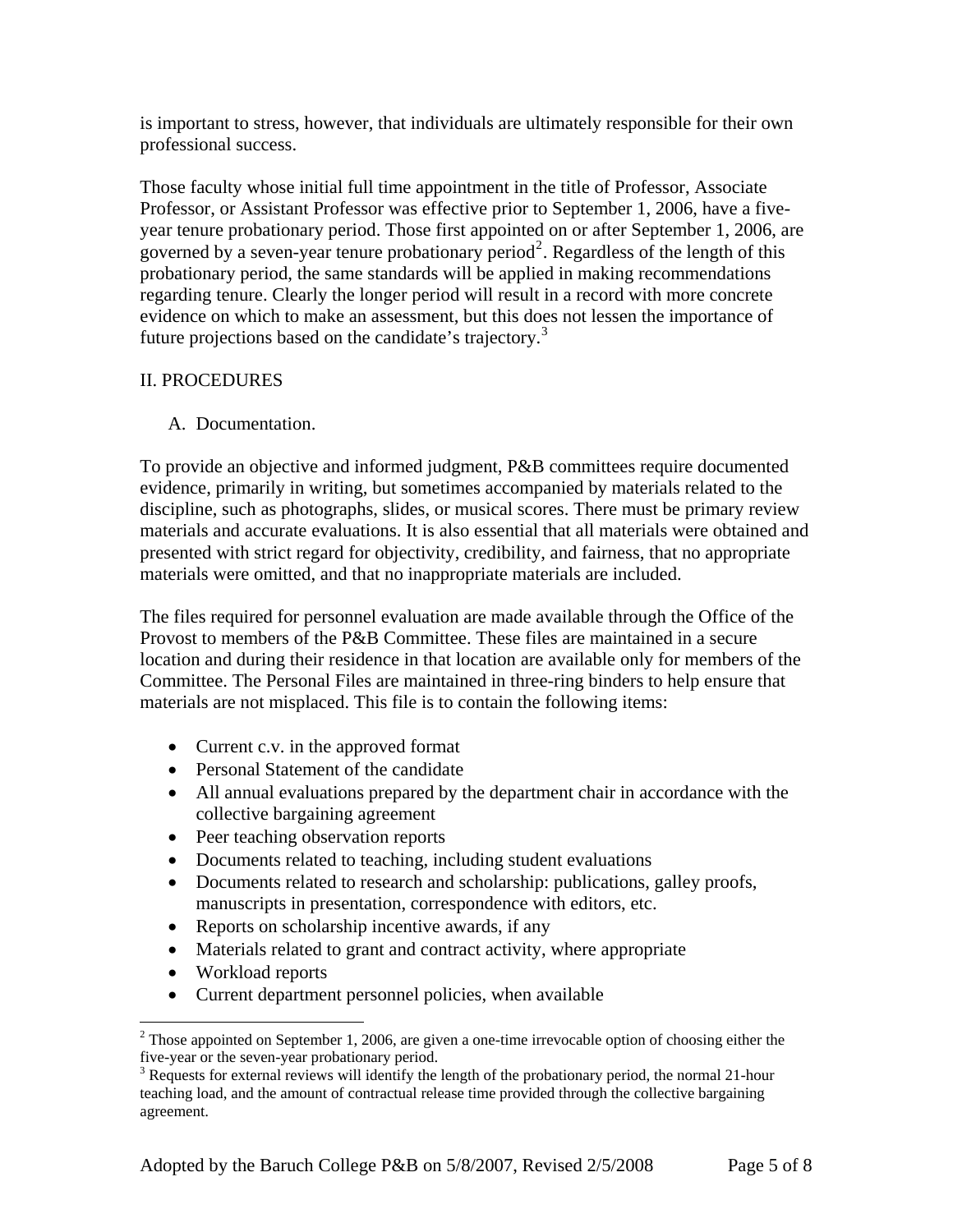The Administration File is a file available only to persons responsible for the review and recommendation of the employee. Note: **While the Administration File is often referred to as the "confidential file," everything associated with the evaluation of personnel, whether in writing or as part of the deliberations of the committee, must be considered strictly confidential, and nothing in the record, nor any of the discussions of the committee, nor the votes and actions of the committee, may be revealed in any way outside of the committee except by persons authorized to contact the reviewee related to the review.**

The Administration File includes:

- External reviews of the reviewee's work, which are required for all promotion and tenure decisions.
- The vita and recommendations concerning the reviewee submitted as part of the original application for employment.
- Confidential letters of recommendation concerning the employee's suitability for continued employment, promotion, or tenure, including internal letters submitted regarding a candidacy for promotion to full professor.
- Department executive, promotion, and tenure committee minutes which refer to the reviewee.

*\*On February 5, 2008, the College P&B Committee voted to remove "departmental chair's report" from the list of items to be included in the confidential Administration File, effective June 30, 2008.* 

## B. Review Process

Members of the College P&B are notified when files are available for review for the next Committee meeting. An attempt is made to obtain all materials in sufficient time for a lengthy review, but there are occasions which demand a short turn-around time, and committee members need to be available to review materials before the meeting on those occasions. It is the obligation of every member of the P&B committee to review the files prior to a meeting so that informed decisions based on the record will be made.

The rules regarding voting follow:

- Positive recommendations require a majority vote of all eligible members of each committee. Faculty members on leave, with the exception of retirement leave, are counted as eligible. An eligible committee member's abstention or absence does not change the number of affirmative votes required and has the practical consequence of counting as a negative vote.
- Proxy or mail voting is not permitted. This underscores the importance of attendance at all meetings – the absence of a P&B Committee member results in a negative vote for the reviewee.
- Votes are by secret ballot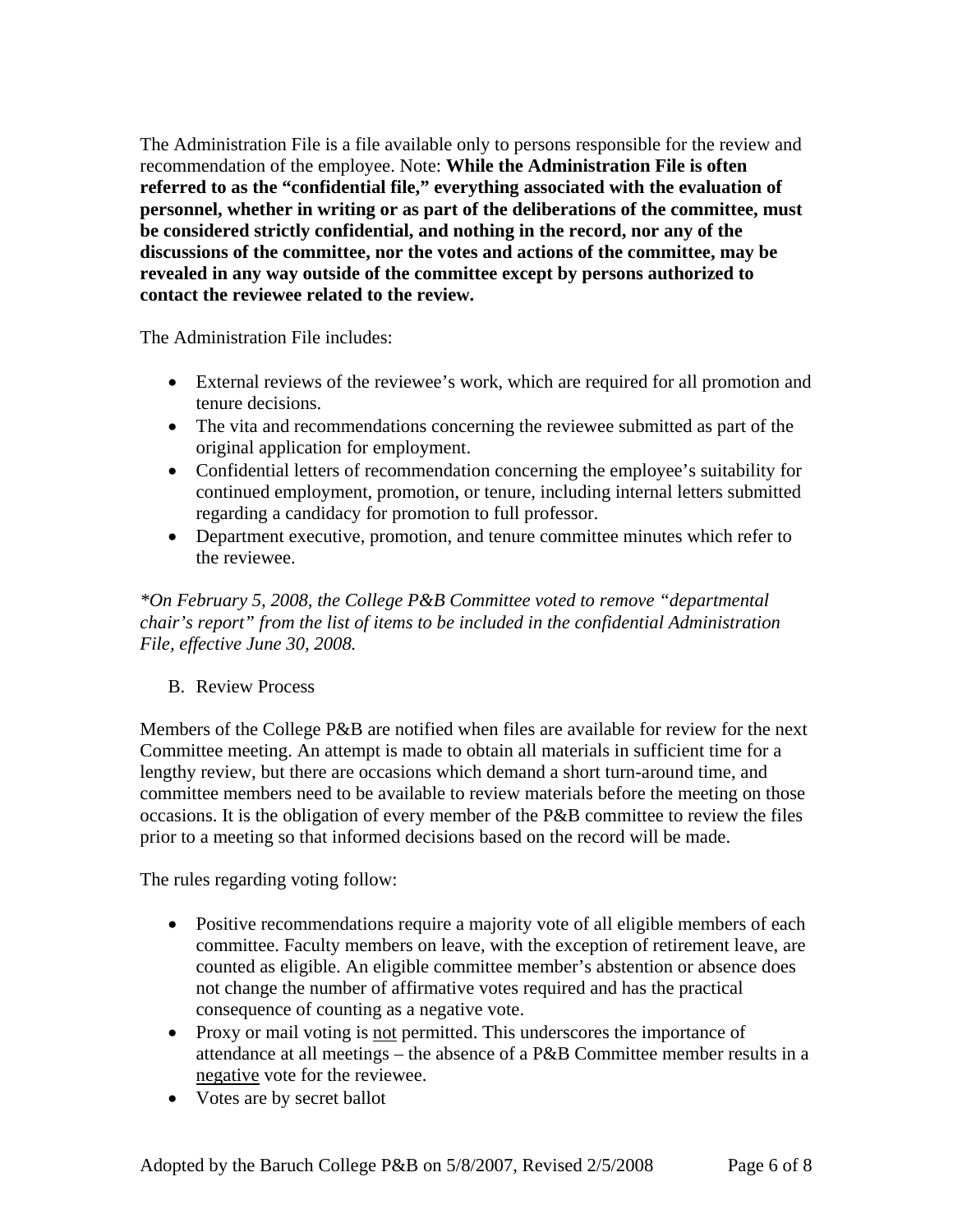- Tie votes mean that the action fails to pass
- A candidate who is a member of a P&B Committee may not participate in or vote on his/her own candidacy. This reduces the number of eligible votes by one.

The P&B procedure begins with a recommendation by the departmental committee (with the exception of promotion to Professor, which starts at the school level)<sup>[4](#page-6-0)</sup>. The P&B process thereafter differs for negative and positive recommendations, as described below.

1. Reviews with positive recommendations.

The review of candidates who are successful at the department level moves to the school committee, and if there is a positive recommendation at that level the record goes to the college-wide committee and then for action by the President as the final step at the College before the recommendation is submitted to the CUNY Board of Trustees. Minutes of committee proceedings should conform where practicable to Roberts Rules of Order, Revised. The votes, but not the discussions, are recorded in the minutes. **It is considered professional misconduct for a member of a P&B Committee to discuss, outside of the P&B meeting, the votes or anything about any discussion at a P&B meeting.**

After the President has considered the personnel recommendation of the College P&B Committee and made a decision, the School Dean notifies the candidate of that decision.

2. Reviews with unfavorable recommendations

<u>.</u>

If there is not a positive recommendation by committees at any level, the review does not go forward. In such cases the Dean<sup>[5](#page-6-1)</sup> notifies the candidate that the candidacy will not proceed. The President notifies candidates when positive recommendations of the College P&B are not accepted by the President.

If there is not a positive recommendation at the department level, the candidate has the option of appealing that decision. Such an appeal is heard by the School P&B.

For negative decisions at other levels there are two elected appeals committees: the School Academic Review Committee and the College Academic Review Committee. Both are advisory to the next higher level of decision making in matters relating to instructional staff appointments, reappointments, certificates of continuous employment, tenure, leaves, promotion, and the policies, recommendations and procedures pertaining thereto. The functions of these committees are to review referrals and appeals transmitted to them by the President. For each personnel action only one appeal shall be

<span id="page-6-0"></span><sup>&</sup>lt;sup>4</sup> As stated in the Baruch College Governance Charter: In the case of candidates seeking promotion to full professor, those of that rank in the Department shall be given timely written notice by the Chair of such candidacies and of the availability of the files for their review so that they may offer written advice on the candidates to the School Committee on Personnel and Budget. In the case of Schools which function as a Department of the Whole, timely written notice will be provided by the Dean.

<span id="page-6-1"></span><sup>&</sup>lt;sup>5</sup> If the unsuccessful candidate is a faculty member in the Independent Units, notification will be provided by the Provost.